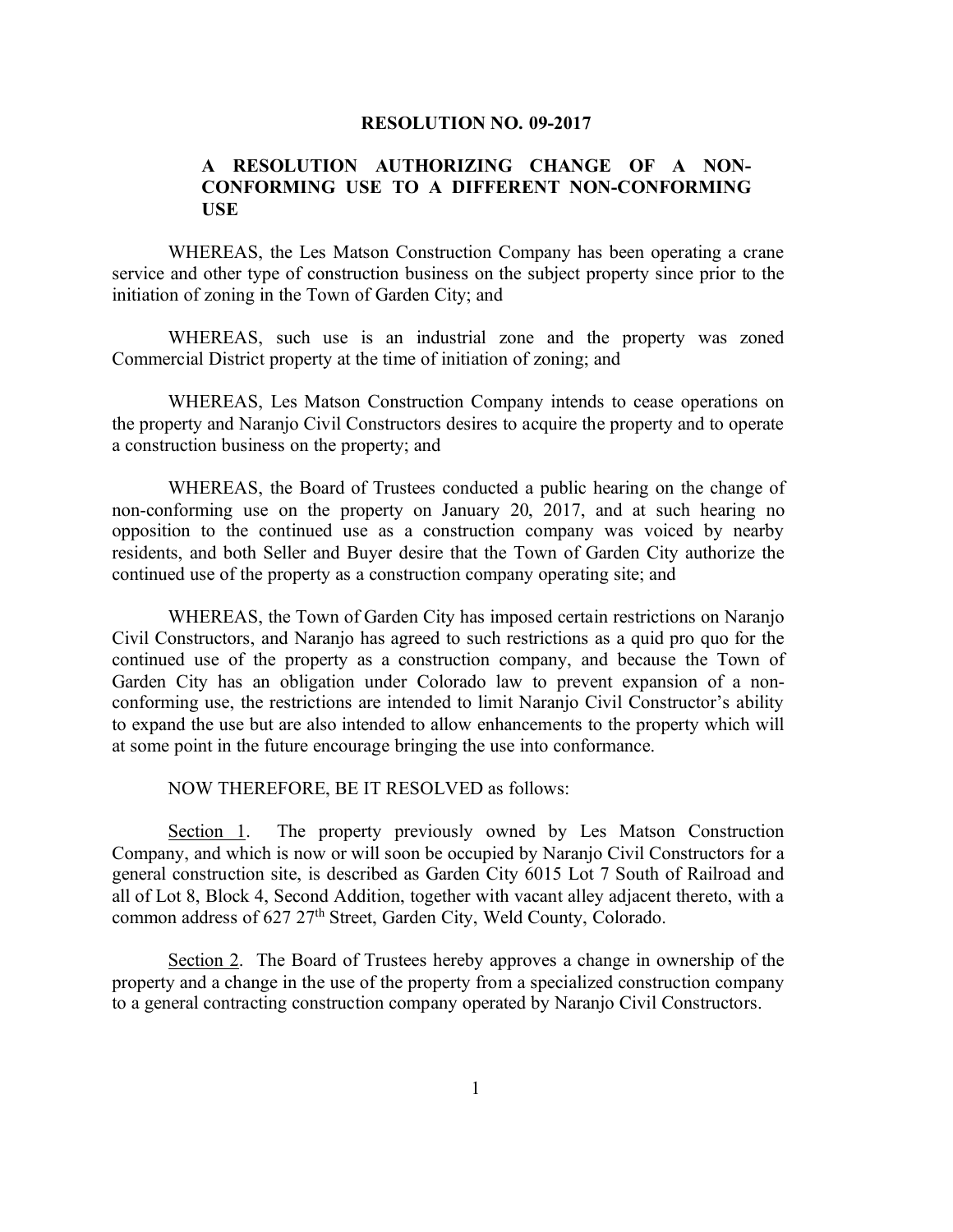Section 3. Naranjo Civil Constructors understands that the property has been and continues to be a pre-existing non-conforming use, and changes to the property are necessarily limited by Colorado law and by the ordinances of the Town of Garden City, and Naranjo further understands that Garden City is required to and desires to continue to encourage use of the property to come into conformance with the Garden City Municipal Code.

Section 4. Naranjo Civil Constructors will require its employees to enter the property from  $7<sup>th</sup>$  Avenue north of  $27<sup>th</sup>$  Street and from  $27<sup>th</sup>$  Street to the extent possible and will not have employees or employee vehicles traveling southbound on 7<sup>th</sup> Avenue in the residential portion of 7th Avenue, and upon a street not properly constructed for heavy vehicles and heavy traffic.

Section 5. Naranjo Civil Constructors understands that the area across 7<sup>th</sup> Avenue to the south is a residential area, and the company will strive to keep early morning noise and noise in general to a minimum, given its proximity to the residential neighborhood.

Section 6. Naranjo Civil Constructors will store its construction equipment and conduct its operations to the extent possible to the north of the primary structure.

Section 7. Naranjo Civil Constructors understands that the footprint of the buildings on the site cannot be increased under a business operating as a pre-existing nonconforming use, but Naranjo will be allowed to make certain interior changes to the property and apply a new façade to the front of the property so as to create a better appearance and to enhance the possibility of eventual transition to a commercial use. As part of this goal, it is agreed between the parties that the surface to the west of the primary structure will be allowed to be paved, with proper consideration given to drainage as a result of the change of the surface from a pervious surface to an impervious surface and drainage issues that plague the neighborhood. As part of installing a hard surface, Naranjo will install 4 inch curbing so as to direct ingress and egress to the site properly rather than the current lack of curb. Naranjo will install fencing or take other appropriate measures to protect the off-road fuel tanks which may be stored at the property from theft and vandalism and to store them to the extent possible away from the residential neighborhood.

Section 8. Naranjo Civil Constructors agrees that it will monitor the speed of its employee vehicles and will cooperate with the Town of Garden City to limit driving through residential and commercial neighborhoods and to encourage responsible driving.